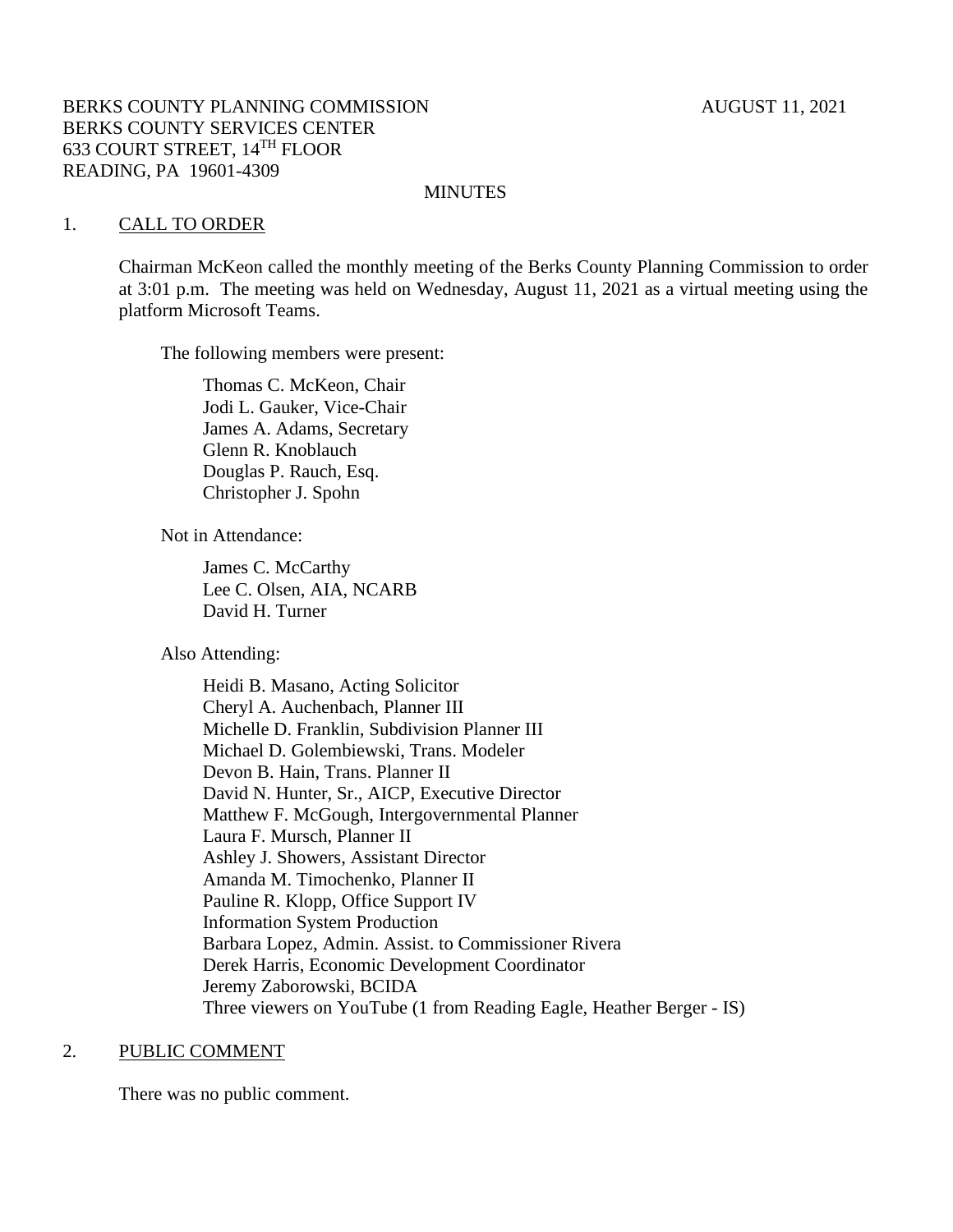August 11, 2021 BCPC Meeting Minutes Page 2

### 3. REPORTS OF OFFICERS AND COMMITTEES

### A. Executive Director's Report

David Hunter informed the Commission that he had just emailed a legislative update to the Commission from Katie Hetherington-Cunfer, GRCA for their information. He informed the Commission that as a precursor to JazzFest, there is a free concert being held at the Liederkranz tomorrow, August  $12<sup>th</sup>$ , at 7:00 p.m. It is titled "Music on the Mountain".

Mr. Hunter informed the Commission of the PA Downtown Conference being held at the DoubleTree from September  $12^{th}$ - $14^{th}$ .

Mr. Hunter spoke about the Tri County Passenger Rail Committee. He mentioned that the committee meets monthly and are coordinating the effort to return passenger rail to Reading. The committee is looking to hold municipal meetings in each of the three counties, (Berks Chester, Montgomery) inviting elected officials and planning commissions from municipalities located along the rail line between Reading and Philadelphia. This meeting is by invitation only and Berks County Planning Commission members will be invited to attend. Berks County's meeting is scheduled for Tuesday, October 5, 2021 at 6:00 p.m. as a virtual meeting.

Mr. Hunter informed the Commission of the next Smart Growth Meeting taking place on September 29<sup>th</sup>. They are moving forward with discussion on housing. Tim Daley, Habitat for Humanity, will be speaking at that meeting.

The next Planning Commission meeting will have Oliver Bass, National Lands Trust, as a guest along with Professor's Conway who will be sharing their research on E-Commerce.

### B. Solicitor's Report – Sunshine Act Amendments

Heidi Masano informed the Commission that Governor Tom Wolf signed Act 65 of 2021 into law on June 30, 2021. This law amends the Sunshine Act. These changes are intended to facilitate public attendance and participation at public meetings and to foster better public understanding of a public agency's deliberations and decisions. The new provisions take effect on August 29, 2021. All public agencies must be prepared to implement these changes in time for September meetings. Three major items we must comply with are 1) the public agency (BCPC) must publish a meeting agenda detailing business items that will be, or may be, the subject of deliberation or official action at that meeting at least 24 hours before. Specifically, the agenda must be posted or published as follows: on an internet website; at the location of the meeting and at the principal office of the agency. You must provide copies of the agenda to individuals in attendance.

Moreover, these amendments severely restrict the ability to take action of items that are not specifically included in the pre-published agenda. Once the agenda is posted or published it is considered to be final. Per previous understandings of the Sunshine Act this doesn't apply to conference sessions, working sessions or executive sessions that are not required to be open meetings. These changes do apply to committee meetings.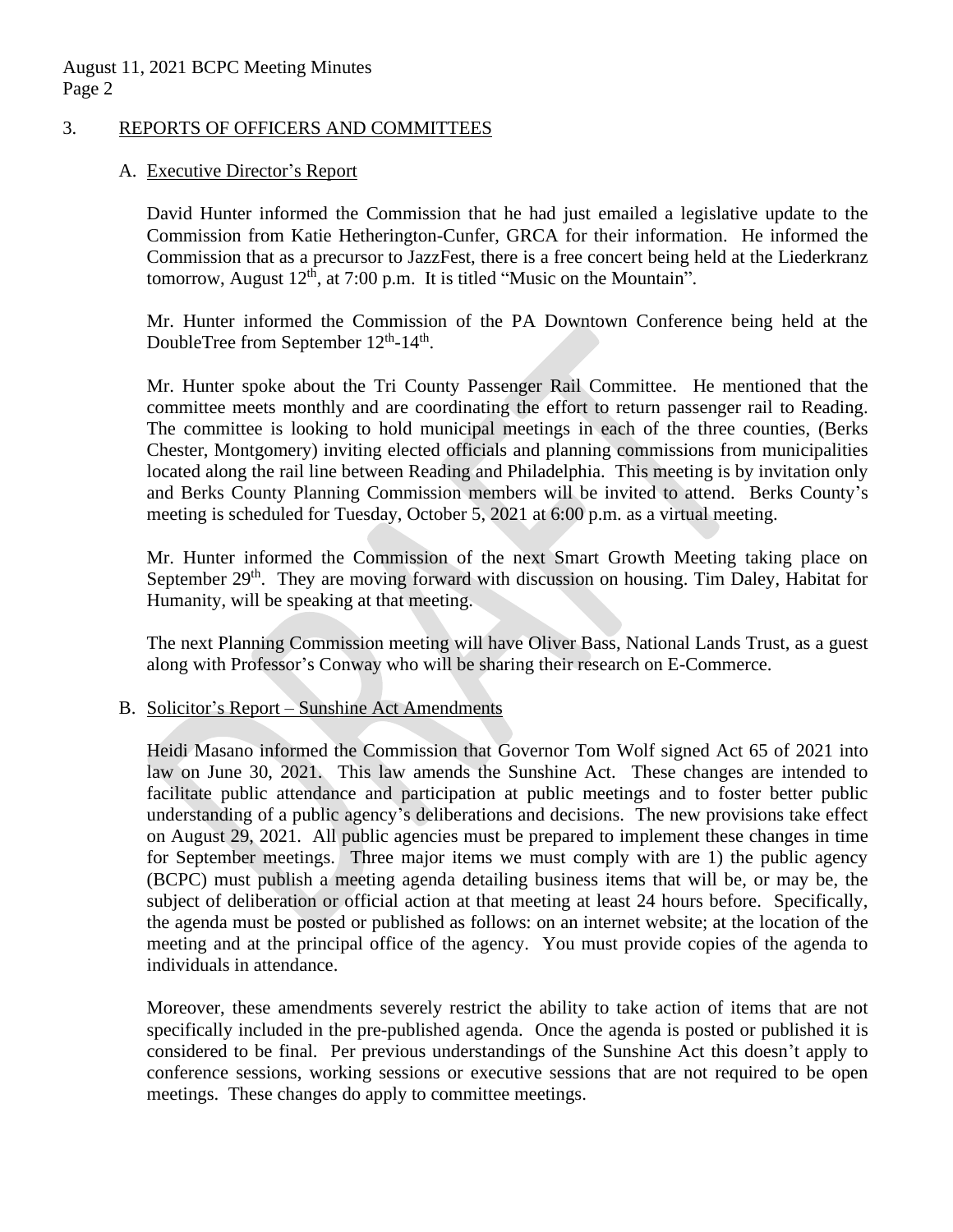There are four limited circumstances under which you can take official action on business that is not on a published agenda: 1) the business item relates to an emergency involving a clear and present danger to life or property; 2) the business item arises 24 hours before the meeting and the matter is de minimus in nature and does not involve an expenditure of funds or entering into a contract 3) the business item arises during the meeting by a resident or taxpayer, however we could only take official action to refer the matter to staff for research and inclusion on an agenda of a future meeting, or, if the matter is de minimus, does not involve any expenditure of funds or entering into a contract you can take official action 4) the business item is added to the agenda by the majority of the planning commission through an amendment to the agenda to include this additional matter. You have to announce the reasons why you amend the agenda and allow for public comment before the vote and thereafter the agenda has to be posted on your website and out front of the office, no later than the first business day after the meeting.

Mrs. Masano mentioned that we should be proactive when preparing agendas and put any upcoming items onto the agenda we may know are forthcoming, that way they can always be tabled till the next month if they are not ready for that meeting.

Ashley Showers asked for clarification on whether or not these amendments effect the various groups/committees that staff participates in through this office such as the UCC Board of Appeals and the MS4 Steering Committee, to name a few. Mrs. Masano said she could speak about this after the meeting.

# 4. CONSENT AGENDA

### A. Approval of Minutes of July 14, 2021

B. Letter of Consistency for Wyomissing Borough CFA Grant for Lincoln Avenue and Brandywine Road Flood Mitigation Project

Staff received a request for a letter of consistency from Wyomissing Borough for their application to the Commonwealth Financing Authority's Flood Mitigation Program Grant to implement the Borough's Lincoln Ave./Brandywine Road Flood Mitigation project. The Borough plans to undertake the construction of a stormwater improvement project at the intersection of Brandywine Road and Lincoln Avenue, for the purpose of mitigating significant flooding events at that location. The Borough has experienced flooding issues from heavy rainfall events over the past several years. The Borough states that one of the main contributors to the flooding is an existing underground pipe that encloses an unnamed tributary to the Wyomissing Creek. Since its installation in the 1980's several residents have made unauthorized storm pipe connections. This combined with its age, normal wear and tear, and corrosion of the corrugated metal pipe (CMP), the structural integrity of the pipe is severely compromised. The goal is to rehabilitate this pipe by first removing the unauthorized storm pipe connections and then apply a spray on liner to repair and seal the deterioration. The Borough's application states that the completion of this project as engineered would ensure that the stormwater within the CMP is safely conveyed to the discharge point through the CMP without flooding residents' yards. This project would allow for the rehabilitation of approximately 2,300 feet of CMP. The project can be constructed in two phases. Each phase is currently estimated at \$650,000, for a total project cost of \$1,300,000. The Borough is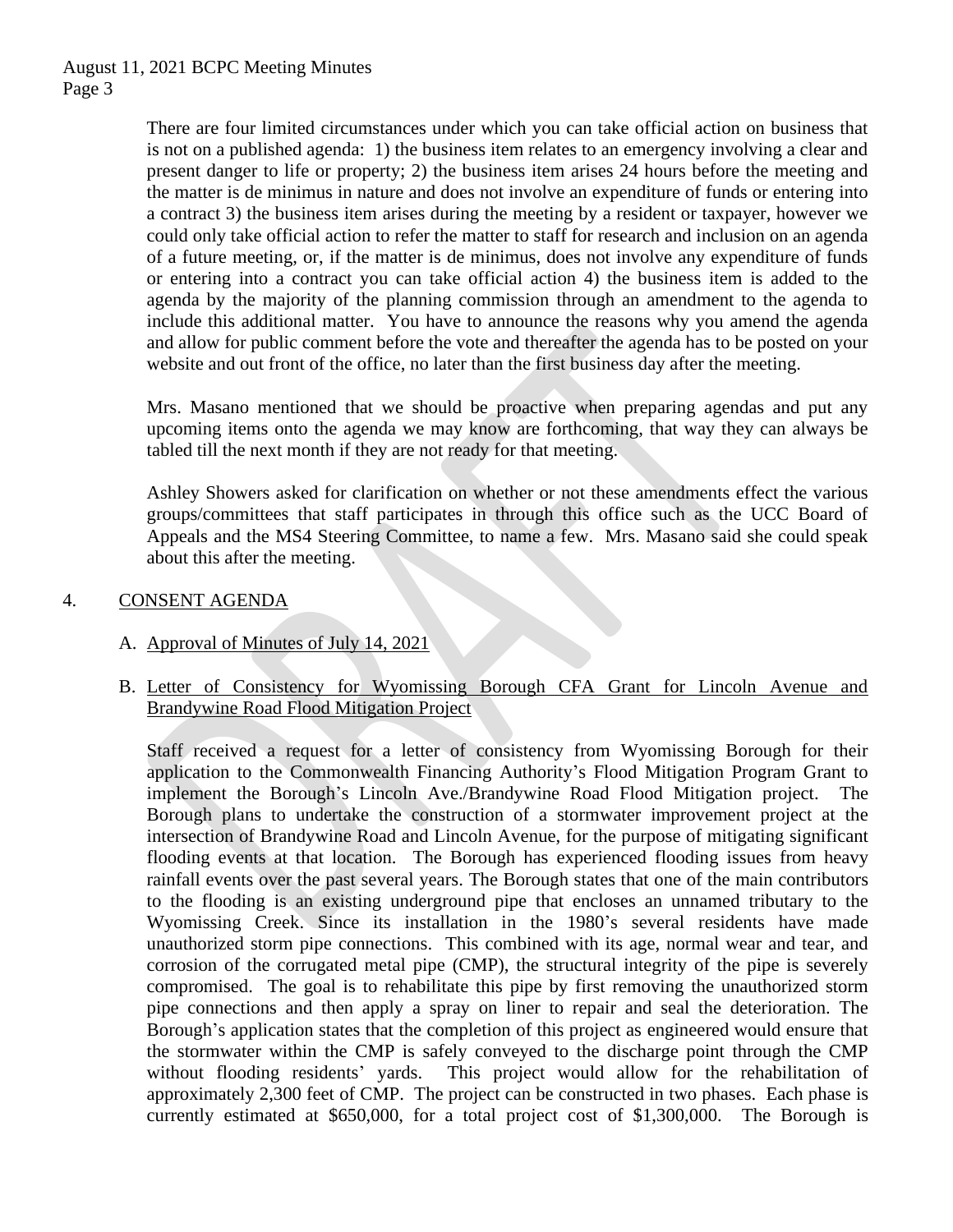August 11, 2021 BCPC Meeting Minutes Page 4

> requesting a Flood Mitigation grant of \$500,000 in the 2021 funding cycle to construct Phase I of the flood mitigation project, and commits to providing the required \$150,000 in matching funds to complete Phase I.

> Staff prepared a letter of support stating consistency with the Berks County Comprehensive Plan 2030 Update.

- C. Reports for Approval
	- Land Development & Subdivision Activity Report & Summary
	- Endorsed Land Development & Subdivision Activity Report
- MOTION: Jodi Gauker made a motion to approve the consent agenda. The motion was seconded by Doug Rauch and passed unanimously.
- 5. Letter of Consistency Amity Township Water/Sewer TIF District Jeremy Zaborowski

The Berks County Industrial Development Authority has requested that the County Planning Commission review the draft Amity Township Water/Sewer TIF District Plan for consistency with the County's Comprehensive Plan. Tax Increment Financing (TIF) is a financing tool that allows local governments to invest in public infrastructure improvements up front to encourage economic development within a designated district. Tax revenue from future gains in real estate values pay for the new infrastructure improvement. Legislation authorizing TIF was passed by Pennsylvania in 1990 and Berks County approved a TIF Objectives and Policy resolution in 2010. The County's last Policy Statement requires that a TIF project be reviewed by the County Planning Commission for consistency with the County's Comprehensive Plan.

The objective of this TIF project is to provide water and sewer infrastructure to the designated TIF district in Amity Township comprised of two properties along Amity Park Road totaling 112.85 acres. These two properties will be developed into a high-end age-restricted housing development (Highland Place) with 343 single family detached and duplex homes, as referenced in the Amity Township TIF District application. Amenities, including a community club house, swimming pool, tennis courts, fitness center, trails, outdoor gathering areas, and a community garden will be held in common through a homeowner's association. The proposed public improvements constitute offsite water and sewer upgrades and extensions. A 10-inch water line will be extended from Route 422 north approximately 10,560 feet to access the site. A 6-inch sewer line will be extended 5,570 feet from Limekiln Road to the site. The TIF District will have a term of 20 years. It is hoped that the project will spur additional development within the remaining portion of the PBOI Zoning District. The three taxing bodies that have jurisdiction within the area of the project and will have to approve the project are the County of Berks, Amity Township, and Daniel Boone School District.

Staff findings regarding the proposed TIF District (112.85 acres):

The site is zoned PBOI-Planned Business Office Industrial District. The purpose of the zoning district is to provide for business, office, and light industrial development in a unified, attractive, campus-like environment. Uses permitted by right include office use, various light manufacturing laboratory and industrial research uses, hospitality uses, restaurant establishments, business and personal services, warehouse facilities operated in conjunction with another permitted use, and Continuing Care Retirement Community (CCRC). Age-restricted housing is allowed within a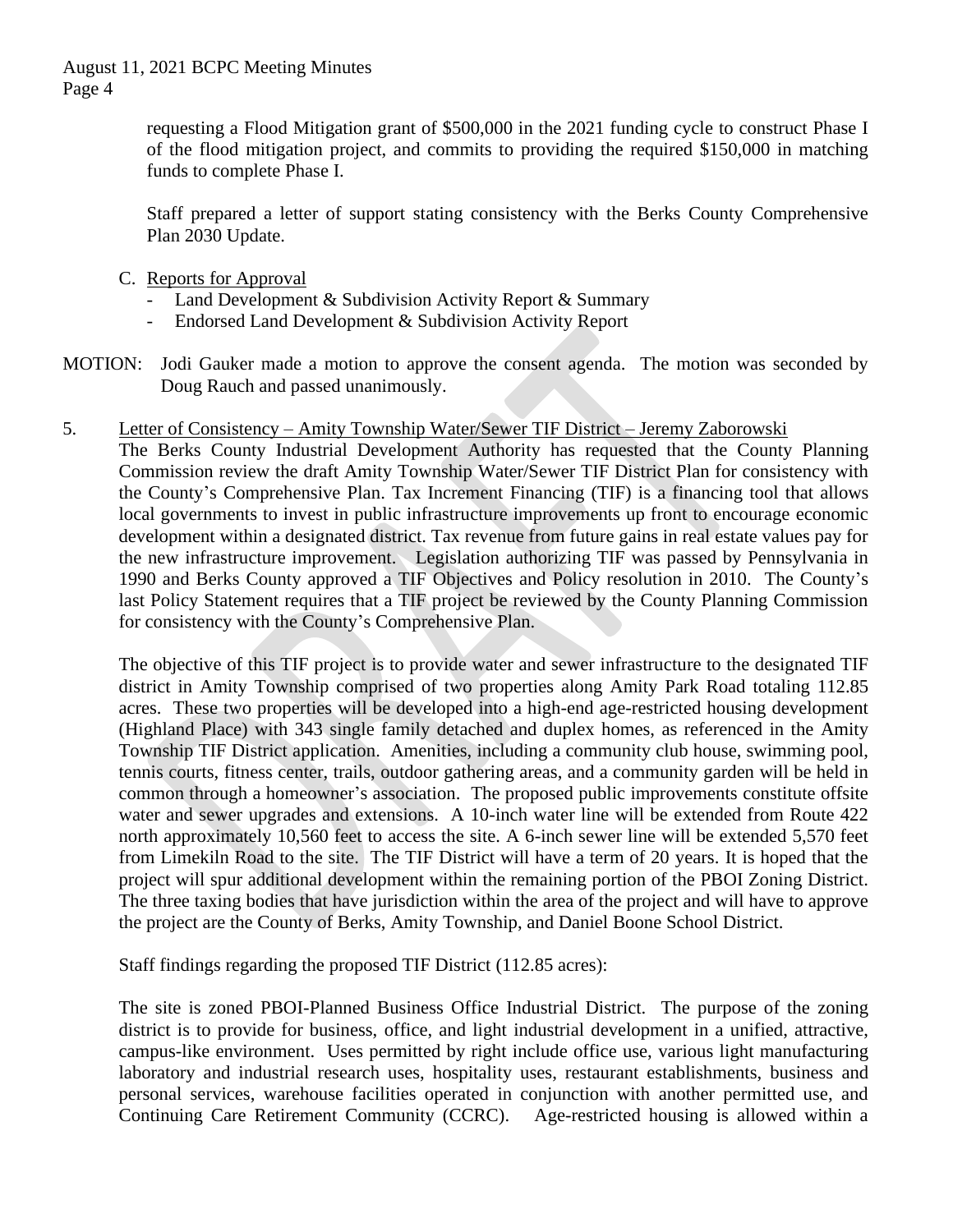CCRC. It is noted that the PBOI district was amended in 2015 to add the CCRC use, and staff noted at that time that the use was inconsistent with the County Comprehensive Plan 2030-as the PBOI district was designated as a "Areas Suitable for Commercial/Industrial Growth".

The site falls within a proposed sewer service area as designated by the Amity Township Act 537 Plan.

Public water within the Township is provided by PA American Water. At this time, it is staffs understanding that an extension agreement is still being finalized with PA American Water.

In June 2021 staff reviewed a preliminary subdivision plan for Highland Place, a proposed 339-unit age-restricted residential development located on the two parcels designated for the TIF. The review stated that the proposed age-restricted residential development was not consistent with the Berks County Comprehensive Plan 2030 Update. It noted that the site is identified by the Plan Update as an Economic Development Area (EDA), and that the proposed residential development does not meet the Economy Policies of Chapter 7 associated with EDA's.

Staff notes that the remaining portion of the PBOI Zoning District would benefit from the sewer and water infrastructure extensions associated with the TIF project. However, the remaining PBOI district has marginal transportation access to Route 422, and is fragmented due to substandard local roads, a natural gas pipeline, and environmental constraints (floodplain and topography).

The Berks County Comprehensive Plan 2030 Update identifies the proposed designated TIF District (112.85-acre parcel) as a Future Growth Area and an Economic Development Area (EDA). While the proposed project is consistent with land use policies associated with the Future Growth Area, it is not consistent with the overarching purposes associated with Economic Development Areas. In EDA's, it is recommended that municipalities plan for commercial and industrial development which will provide quality employment opportunities and tax base generation. It is also recommended that municipalities restrict residential development in EDA's.

As stated above the purpose of the project being submitted to the County Planning Commission is to determine if the TIF project is consistent with the County's Comprehensive Plan. It is staff's opinion that the improvement/extension of public water and sewer service to enable the construction of the proposed residential development within an Economic Development Area is not consistent with the Berks County Comprehensive Plan. Staff prepared a letter stating such.

Chris Spohn stated that from the Smart Growth Housing side, we would like to see this type of development going on in the County but wondered if there wasn't a better place for it.

Jeremy Zaborowski gave a history on the property and stated that it has been an area with a strong interest for growth with Amity Township for at least a decade. He mentioned that the IDA's perspective has always been that since this project complies with the local zoning of the site, the over-arching goal is to open up development for the entire 600 acres, not just the 112-acre parcel. Mr. Zaborowski stated his understanding of the TIF policy as follows: Projects need to be reviewed by the Planning Commission for consistency with the Berks County Comprehensive Plan, but consistency is not a requirement of the County's policy for approval. He would like to know if that is the Planning Commission's interpretation.